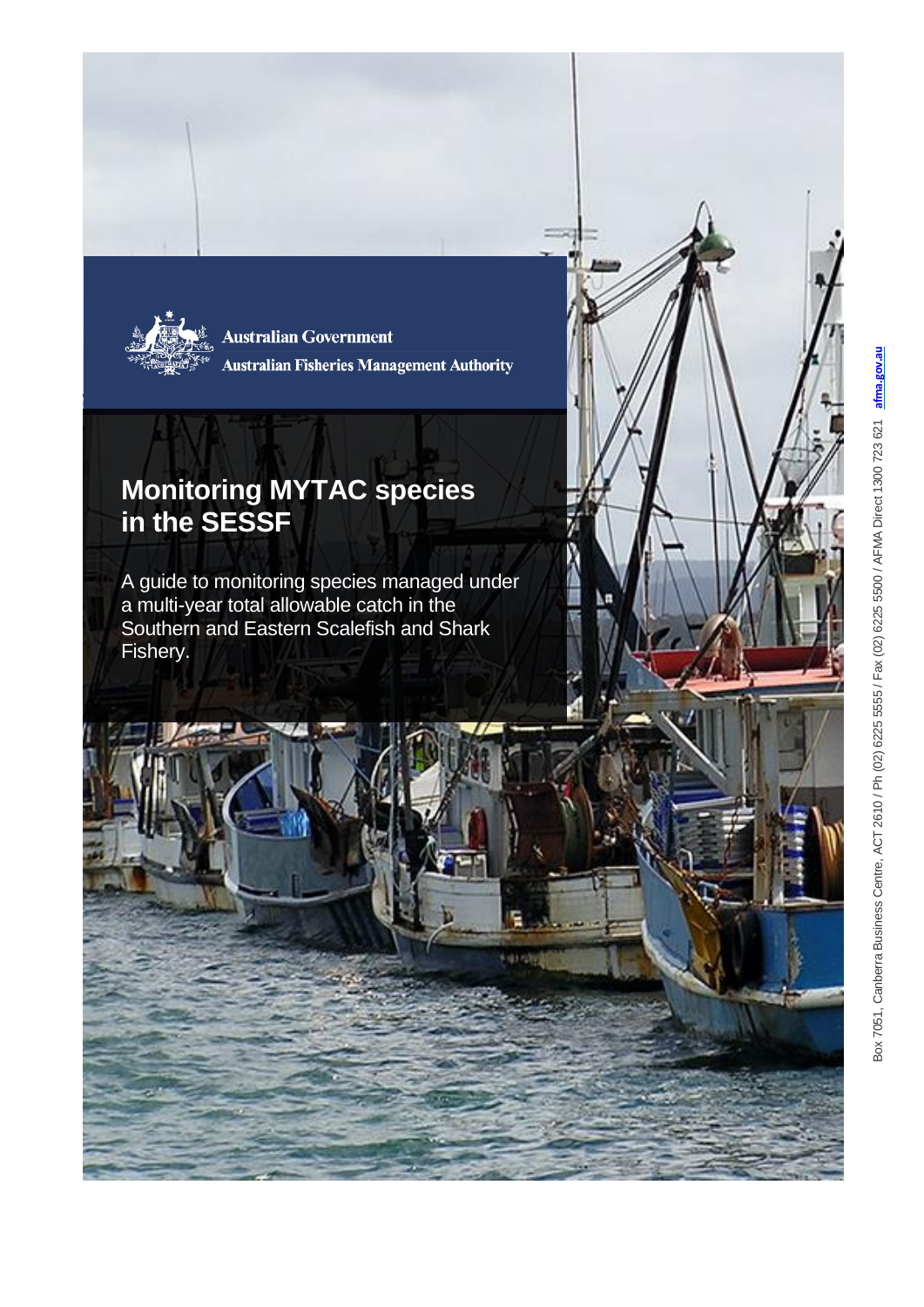# <span id="page-1-0"></span>**Contents**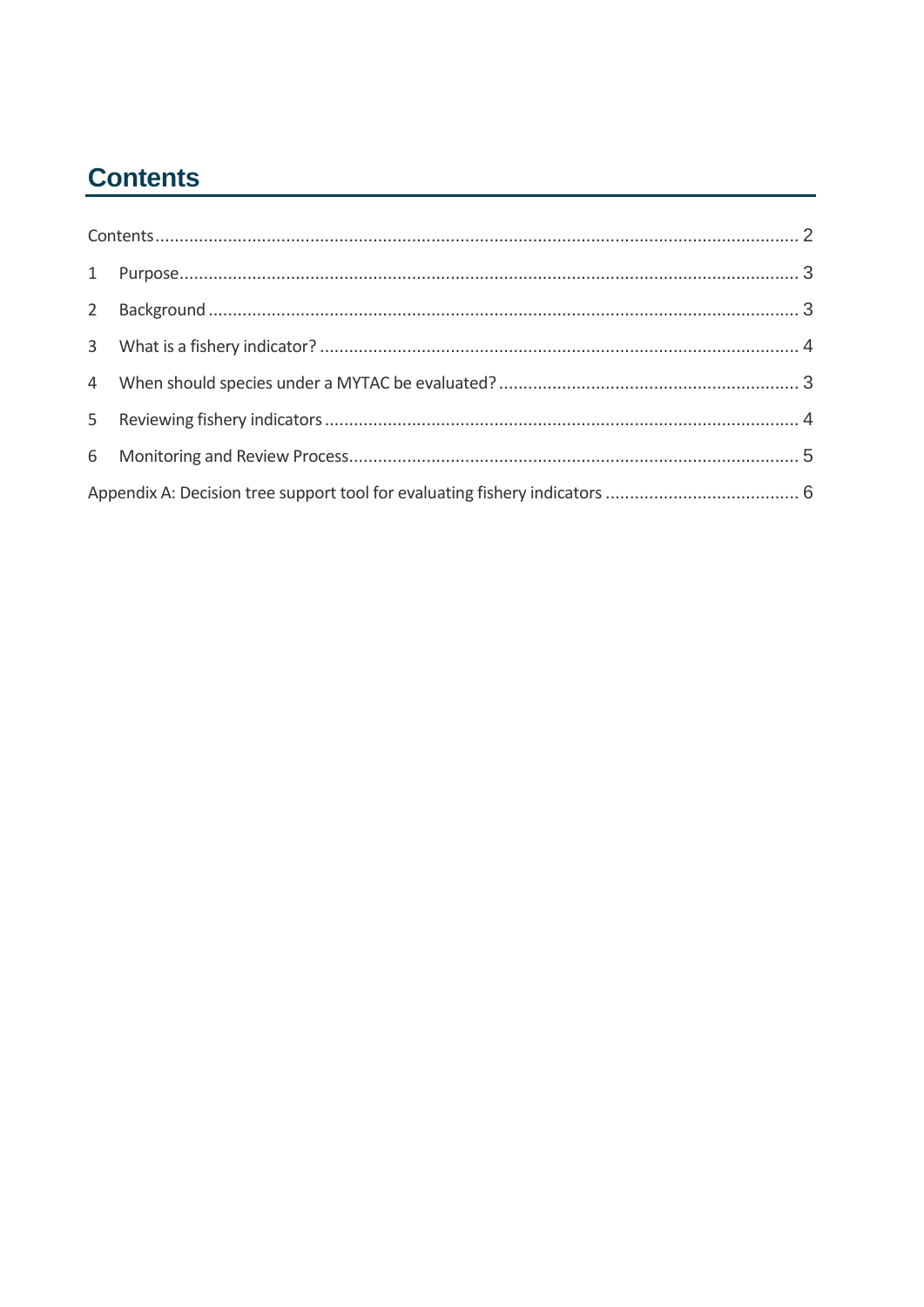## <span id="page-2-0"></span>**1 Purpose**

This framework provides direction on how to monitor any changes to a species or stock that is managed under a multi-year total allowable catch (MYTAC) within the Southern and Eastern Scalefish and Shark Fishery (SESSF). This is an interim framework, until such time as MYTACs are Management Strategy Evaluation tested.

## <span id="page-2-1"></span>**2 Background**

In 2010, the AFMA Commission agreed to the use of certain criteria and principles to set a total allowable catch (TAC) across multiple years, as outlined within the *Harvest Strategy Framework for the Southern and Eastern Scalefish and Shark Fishery* (the Harvest Strategy).

The Harvest Strategy stipulates that 'breakout rules' are to be applied as appropriate to MYTAC species as trigger points to identify fundamental changes from the understanding of the stock at the time of assessment.

Previously, breakout rules were applied to all MYTAC species as determined by the relevant RAG for that species.

At the 2017 Southern and Eastern Scalefish and Shark Fishery Resource Assessment Group (SESSFRAG) Chair's meeting, the RAG reviewed the process for applying breakout rules and developed a decision tree support tool [\(Appendix A\)](#page-5-0) to assist RAGs to monitor MYTACs by evaluating relevant fishery indicators akin to that of breakout rules.

### <span id="page-2-2"></span>**3 When should species under a MYTAC be evaluated?**

The decision tree support tool at Appendix A has a series of questions designed to highlight species which might require further scrutiny by the RAG between scheduled assessments. Specifically, the decision tree considers whether:

- 1) the stock assessment is being conducted in that year
- 2) the stock is managed under a rebuilding strategy
- 3) the species or stock is within its initial MYTAC period
- 4) the stock is above the biomass (or proxy) target reference point
- 5) less than 50 per cent of the TAC was caught in the previous season due to non-operational reasons.

Depending on the answer to the questions above, one of the following scenarios occur:

- a) The risk to the stock is considered to be low and no further analysis is required
- b) There is some indication that the stock is at risk, and a series of fisheries indicators should be reviewed to ensure there have been no changes to the underlying assumptions of the stock assessment.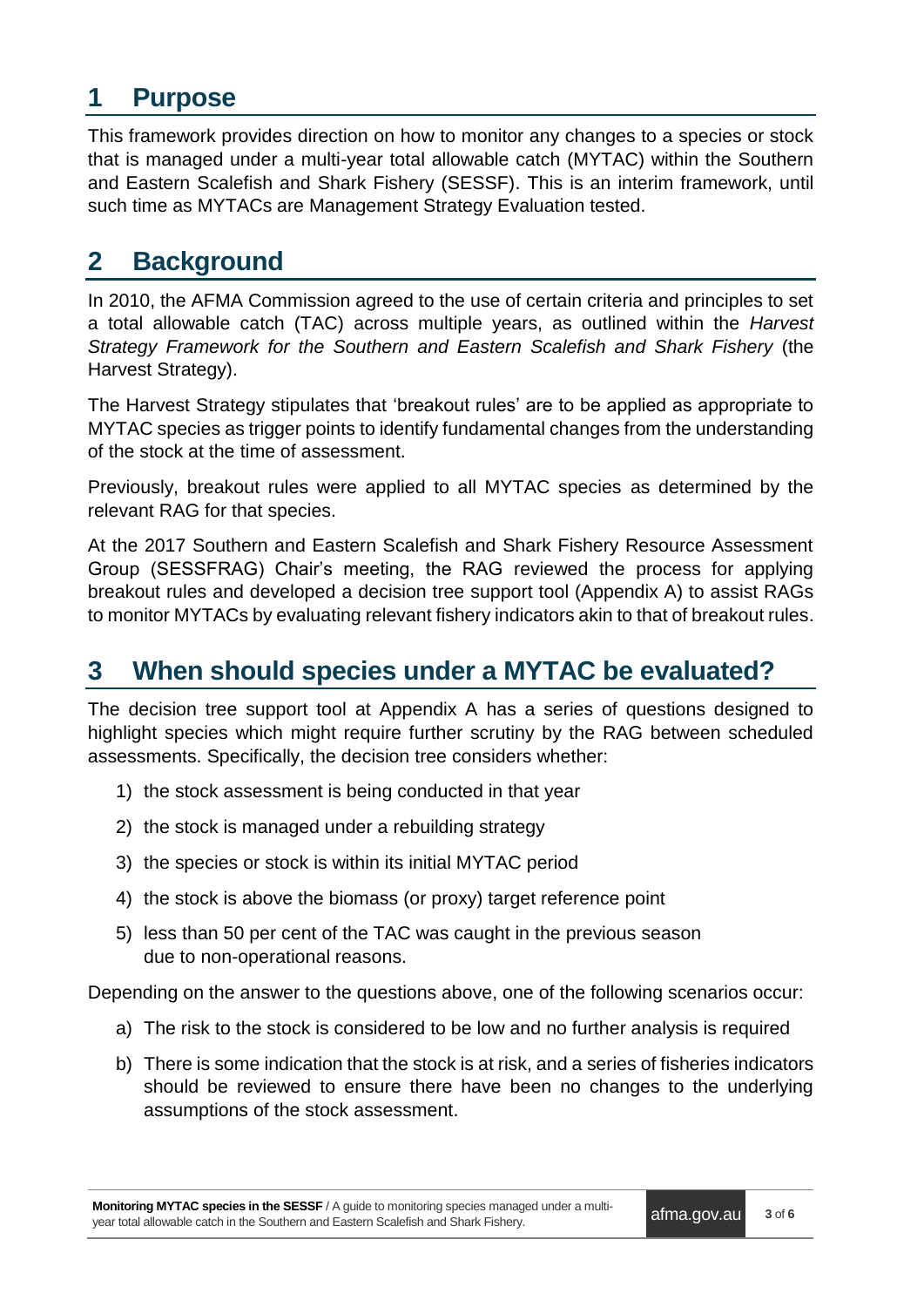Prior to the SESSFRAG Data meeting each year, AFMA is responsible for assessing each MYTAC species using the decision tree support tool and identifying which species will require an evaluation of relevant fishery indicators. AFMA (with assistance from CSIRO) will then collate the fishery indicator data. The RAG is then responsible for reviewing the fishery indicators based on the guidance provided under section 5.

The RAG may override AFMA's application of the decision tree on a species specific basis with appropriate rationale. The RAG may also review fishery indicators and provide advice on any other species.

# <span id="page-3-0"></span>**4 What is a fishery indicator?**

Fishery indicators are variables used to identify fundamental changes to trends in a species or stock that is managed under a MYTAC during non-assessment years.

Fishery indicators may include:

- catch per unit effort (CPUE):
- total fishing mortality (from total catches, discards, catches in other fisheries or jurisdictions);
- size and age structure; or
- economic factors (for species under calculated economic target reference points)

# **5 Reviewing fishery indicators**

The following review of relevant fishery indicators, using a weight of evidence approach, should be undertaken for a species highlighted as potentially at risk after consideration of the criteria in the decision tree support tool. Representativeness of the data should be considered in reviewing indicators and potential responses.

#### For all species

- Relevant operational and management changes
- Data outside historical ranges

#### Tier 1 species

- Standardized CPUE
- FIS data if available
- Age and length composition (recruitment)
- Discard estimates (to look for recruitment events, failure of recruitment events to eventuate)
- Conflicting data (e.g. age composition between observers, crew collected and FIS)

#### Tier 3 species

- Discards
- Age and/or length composition

**Monitoring MYTAC species in the SESSF** / A guide to monitoring species managed under a multiyear total allowable catch in the Southern and Eastern Scalefish and Shark Fishery.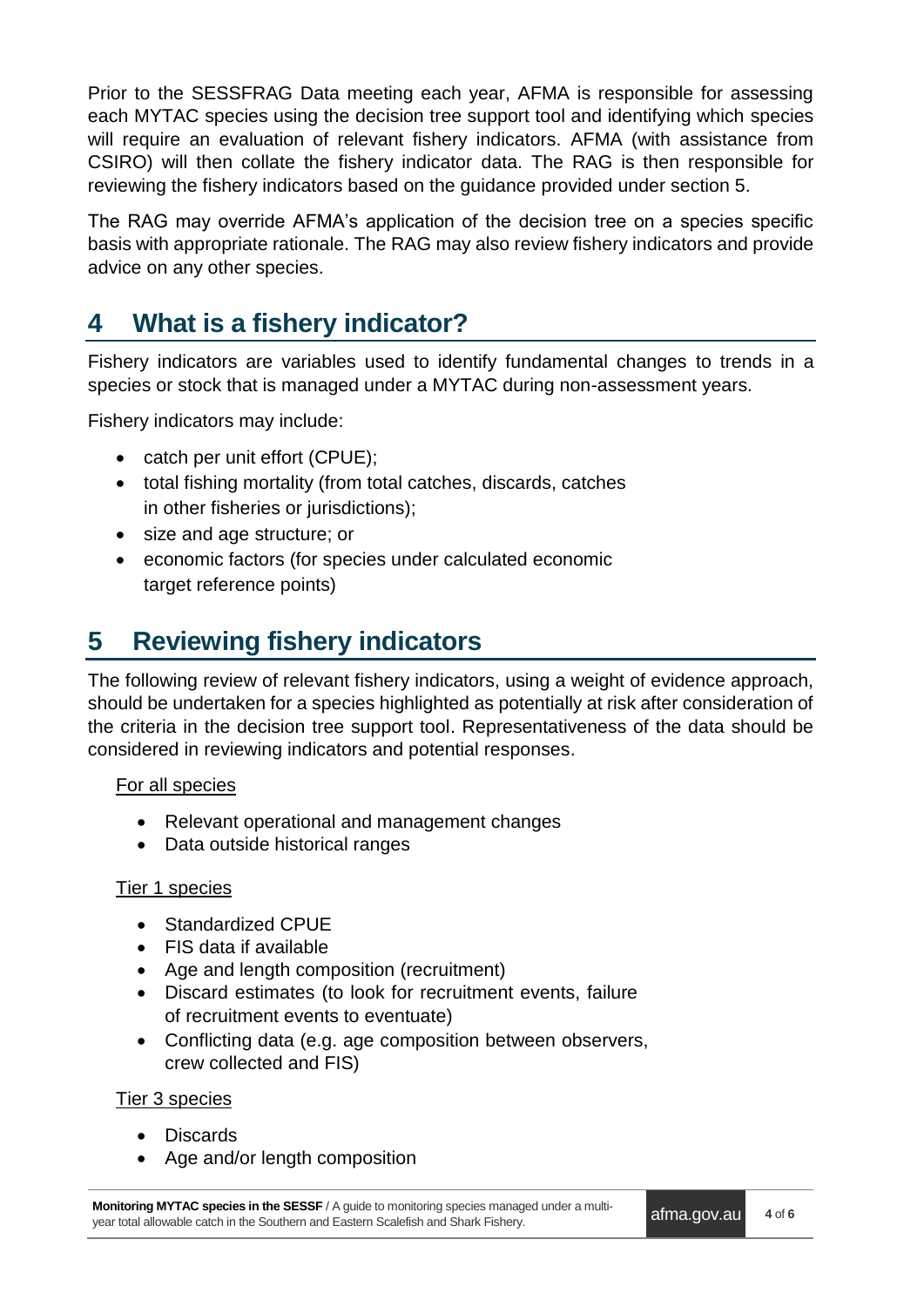Tier 4 species

- Standardized CPUE
- Discards

Tier 5 species

- Catch versus TAC
- Discards estimate

### <span id="page-4-0"></span>**6 Review outcomes**

After reviewing fishery indicators, if the RAG is satisfied that a significant change has occurred or that the underlying assumptions of the stock assessment are no longer valid, the RAG should recommend an appropriate management response. The response should be proportionate to the risk identified and might include:

- bringing a scheduled assessment forward for re-assessment and subsequent setting of a revised MYTAC,
- reducing the TAC for the remainder of the MYTAC period,
- implementing a single year TAC, or
- other actions as determined.

Resource capacity must be considered alongside other priorities when deciding what an appropriate response is.